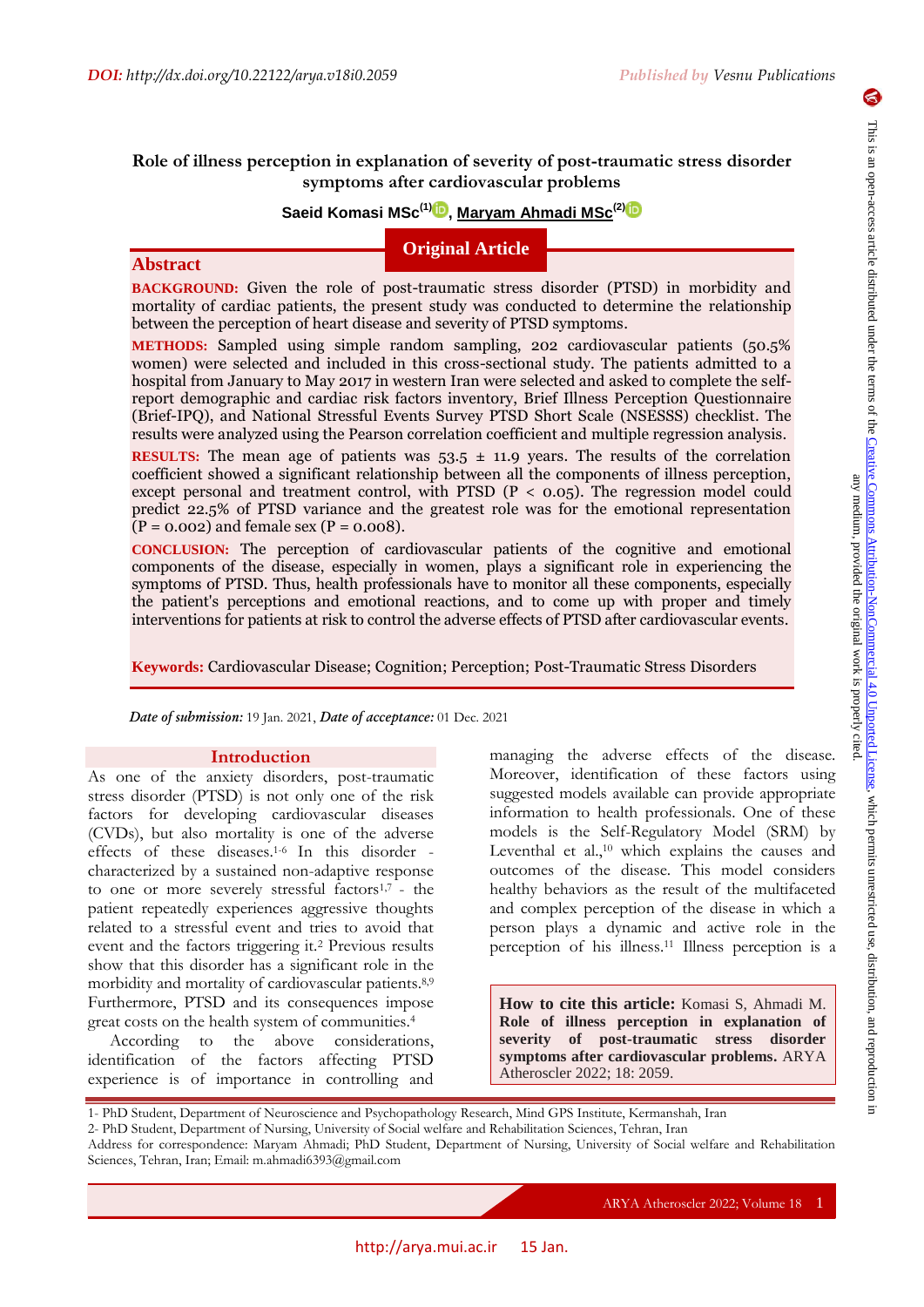patient's cognitive appraisal and personal understanding of a specific disease and its potential outcomes and consequences.<sup>12</sup> According to Leventhal et al., three parallel processes, including threat perception, countering threat, and selfregulatory assessment play an active role.<sup>10</sup> According to SRM, cognitive expressions of the disease parallel with emotional expression can affect the coping strategies of individuals and the emotional outcomes of the disease. Based on Leventhal et al.'s SRM of illness perceptions, patients' beliefs about their disease comprise five key domains including identity, timeline, cause, control/cure, and consequences. The domains are used to aid the understanding of illness and guide a coping response. As a result, patients will then appraise the process to determine the success or failure of the illness coping strategy.13 As this theory mentions about the role of the parallel cognitive and emotional systems of disease,<sup>14</sup> studying the role of these systems in experiencing symptoms of PTSD after cardiovascular problems can be useful. Thus, the purpose of the present study was to investigate the relationship between illness perception and PTSD in cardiovascular patients.

## **Materials and Methods**

The population of this cross-sectional study was all cardiac patients admitted to the men and women wards of Imam Ali Hospital, Kermanshah (West of Iran), during January-May 2017. All these patients admitted were diagnosed with a heart problem, including myocardial infarction (MI) or aggressive heart procedures, such as coronary artery bypass graft (CABG), surgical aortic valve replacement (SAVR), and percutaneous coronary intervention (PCI). Moreover, 202 patients were selected by simple random sampling and entered the study. That is, among the hospitalized patients, some people who met the inclusion criteria were randomly selected each day. The inclusion criteria were the age of 18 to 85 years, having at least secondary school literacy, fluent Persian language and proper comprehension, and the desire to participate in the study. To collect data in the first step, one of the members of the research team was present daily in the hospital wards and provided the patients with forms and questionnaires after presenting the necessary explanations. After confirming the informed consent form, the patients completed the papers to participate in the study. The tools used to measure the factors were the self-report demographic and cardiac risk factors inventory,15 the Brief Illness Perception Questionnaire (Brief-IPQ),<sup>16</sup> and National

Stressful Events Survey PTSD Short Scale (NSESSS).<sup>17</sup> Finally, the checklist for self-reporting of demographic factors and cardiac risk factors was matched to the information contained in patient records filed by the cardiologist. In the case of an inconsistency between these data, we directly talked to the patient's cardiologist and the correct information was entered into the research form.

This study was approved by the Ethics Committee of Kermanshah University of Medical Sciences (Ethical code: IR.KUMS.REC.1398.460). **Instruments**

*The Checklist for demographic features and cardiovascular risk factors:* This self-report checklist includes information on gender, age, marriage status, education level, occupational status, cardiovascular risk factors such as smoking, hypertension (HTN), diabetes mellitus (DM), and hyperlipidemia (HLP), and eventually, a family history of CVD and heart attack.<sup>15</sup>

*The Brief-IPQ:* This questionnaire, which is developed by Broadbent et al.,<sup>16</sup> has nine questions. The scale was developed based on the revised version of the Illness Perception Questionnaire (IPQ-R) that is a theoretically derived measure comprising five domains for assessing the representation of illness. The instrument has three subscales including cognitive response (perception of illness consequences, timeline, personal control, treatment control, and symptoms identify), emotional response (concern over illness, emotions and emotional representation to illness), and the illness comprehensibility (coherence). Score range of 8 first questions is from 1 to 10. Score 1 means poor perception and 10 means the proper perception of the illness. Thus, the total score of the questionnaire ranges from 8 to 80. Item 9, which is related to the disease etiology, is an open-ended item that according to the patient includes three important causes of the disease according to its importance. This item was not analyzed in the present study due to the quality of the responses. Broadbent et al.16 reported Cronbach's alpha of this scale as 0.80 and their test re-test reliability of six-week interval for subscales was from 0.42 to 0.75. Construct, criterion, concurrent, and divergent validities of this tool were appropriate too. Cronbach's alpha of the Persian version of this test was 0.84 and the concurrent validity of this scale with its revised version was 0.71.18 Moreover, Bazzazian and Besharat reported their re-test reliability between 0.50 and 0.75.<sup>19</sup>

*NSESSS:* This 9-item scale based on Diagnostic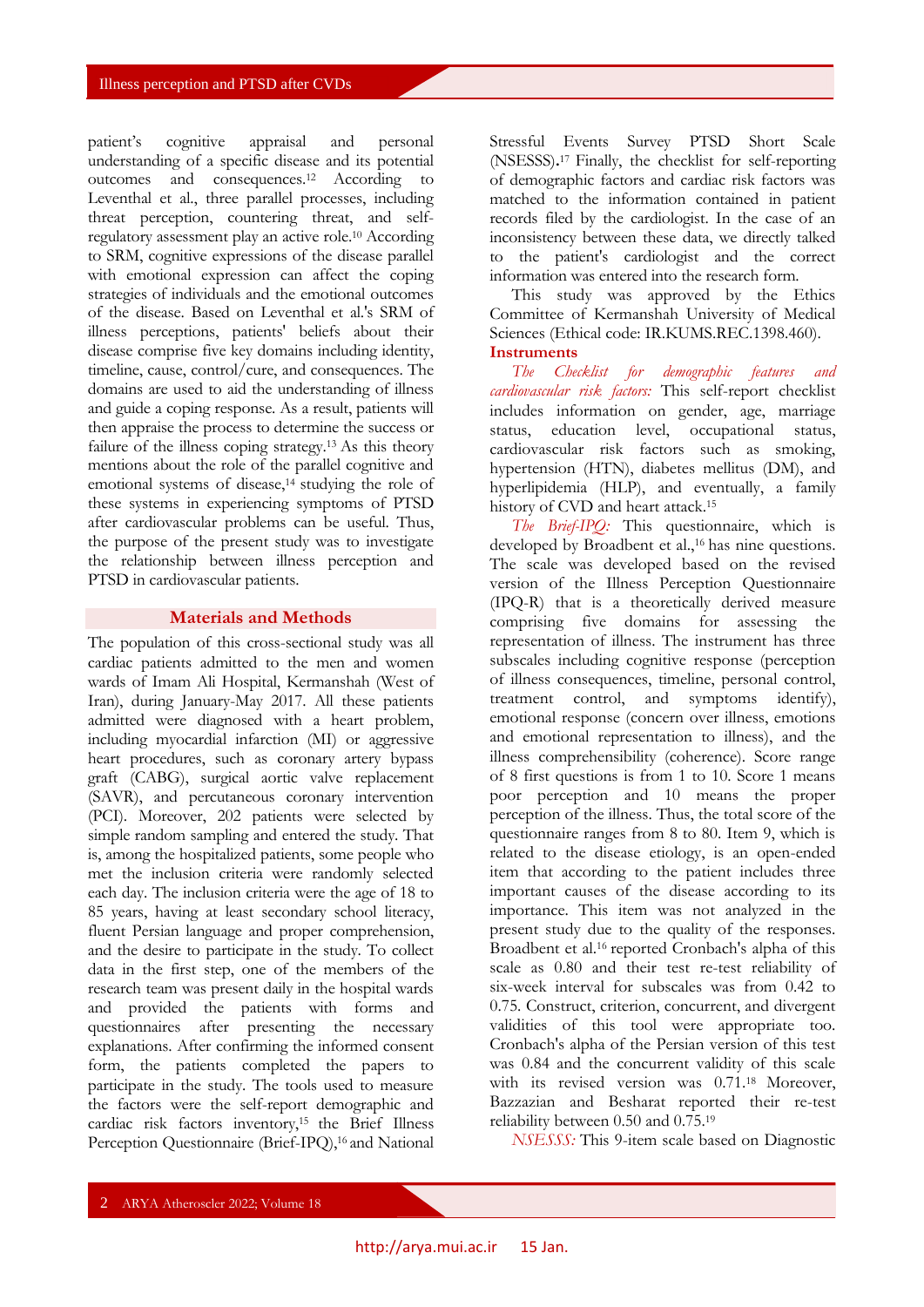and Statistical Manual of Mental Disorders, Fifth Edition (DSM-5) has been designed to assess the severity of PTSD in adults over 18 years old. Each item is scored based on the Likert scale, from not at all  $(= 1)$  to severely  $(= 4)$ . This instrument lacks any subscale and the range of scores is between 9 and 36; the higher score indicates a more severe disorder. The reliability assessed using the Cronbach's alpha for the final nine-item scale was 0.901. Besides, the validity of this tool has been verified by LeBeau et al. in 2014.<sup>17</sup> The Iranian version of the scale also was valid and the Cronbach's alpha for the overall scale was 0.88.<sup>20</sup>

*Statistical analysis:* Firstly, descriptive data about the socio-demographic variables were reported using percentages. The mean and standard deviation (SD) of continuous variables were reported as well. Discontinuous variables were compared using chi-square test or Fisher's exact test. The Pearson correlation coefficient was used to determine the correlation between variables. Finally, multiple regression analysis was used to examine the role of the components of illness perception in predicting PTSD. All IPQ items along with age and sex were predictive variables for PTSD severity. The main analysis was performed after examining the non-violation of statistical assumptions including normality, multicollinearity, and outliers. All tests were a two-tailed test and the significance level of 0.05 was considered as significant. All analyses were performed using the SPSS software (version 20, IBM Corporation, Armonk, NY, USA).

#### **Results**

The sample's mean age was  $53.5 \pm 11.9$  years  $(53.6 \pm 11.9 \text{ years}$  for men,  $53.5 \pm 11.9 \text{ years}$  for women;  $P = 0.948$ ). In addition, the mean of PTSD score was  $18.16 \pm 5.94$  (16.79  $\pm$  6.01 for men, 19.51  $\pm$  5.57 for women; P = 0.001). The participants' socio-demographics can be seen in table 1. According to the results of the table, there was a difference between men and women in job status  $(P < 0.001)$ , smoking  $(P < 0.001)$ , drug addiction  $(P < 0.001)$ , alcohol drinking  $(P < 0.001)$ , HTN  $(P = 0.006)$ , DM  $(P = 0.043)$ , HLP  $(P = 0.021)$ , and identity dimension of the IPQ ( $P = 0.046$ ).

Concerning the main analysis, the correlation between IPQ subscales, age, and sex with PTSD can be seen in table 2. As can be seen, there was a significant relationship between PTSD with all components  $(P < 0.05)$ , except personal, treatment control and age  $(P > 0.05)$ . Of course, in the crude multiple regression model (model A) related to PTSD, the P-value was significant simply for emotional response subscale including concern (P = 0.049) and emotional representation  $(P = 0.003)$ . In the model adjusted for age and sex (model B), only emotional representation  $(P = 0.002)$  and sex  $(P = 0.008)$  were able to explain PTSD significantly. Therefore, these components were the strongest predictor for PTSD. Generally, the model A was able to significantly explain the 18.4% variance of PTSD (F = 5.438, P < 0.0005). However, model B was able to provide a more accurate explanation (22.5%) of PTSD variance  $(F = 5.556, P \le 0.0005).$ 

## **Discussion**

The present study was conducted to investigate the relationship between perception of heart disease and PTSD in cardiovascular patients. The results showed a significant relationship between all the components of illness perception, except for personal and treatment control, with PTSD. This finding is consistent with the results of previous studies.21-23 Oflaz et al. found that illness perception might increase the risk of PTSD symptoms.<sup>22</sup> The acute medical traumas such as cardiovascular events are mainly unexpected and as life-threatening and fear-inducing experiences may result in the PTSD symptoms. However, the severity and symptoms of PTSD are not the same and epidemic. This may be related to patients' different perceptions of their illness. The findings of present study can be explained by the derived concepts from the theory of SRM that illness perceptions may account for variations in emotional reactions to acute medical trauma or symptoms of acute physical diseases such as cardiovascular events and treatment procedures.<sup>21</sup>

In the cognitive aspect of illness perception, it is stated that the patient's attitudes and beliefs about that cardiac disease are accompanied by serious and problematic consequences, strongly associated with the inability to perform daily tasks and disturbance in social interactions.<sup>24</sup> Moreover, the cognitive manifestations and representation of the disease are both effective in the emergence and continuation of PTSD symptoms.<sup>25</sup> In the emotional dimension, perceptions of the disease may contribute to emotional fluctuations in symptoms associated with a cardiac event.<sup>21</sup> However, proper cognitive control of PTSD symptoms can lead to increasing use of adaptive emotion regulation strategies.26 Thus, cognitive and emotional perceptions of physical illness seem to work in parallel, and each, in turn, is associated with PTSD.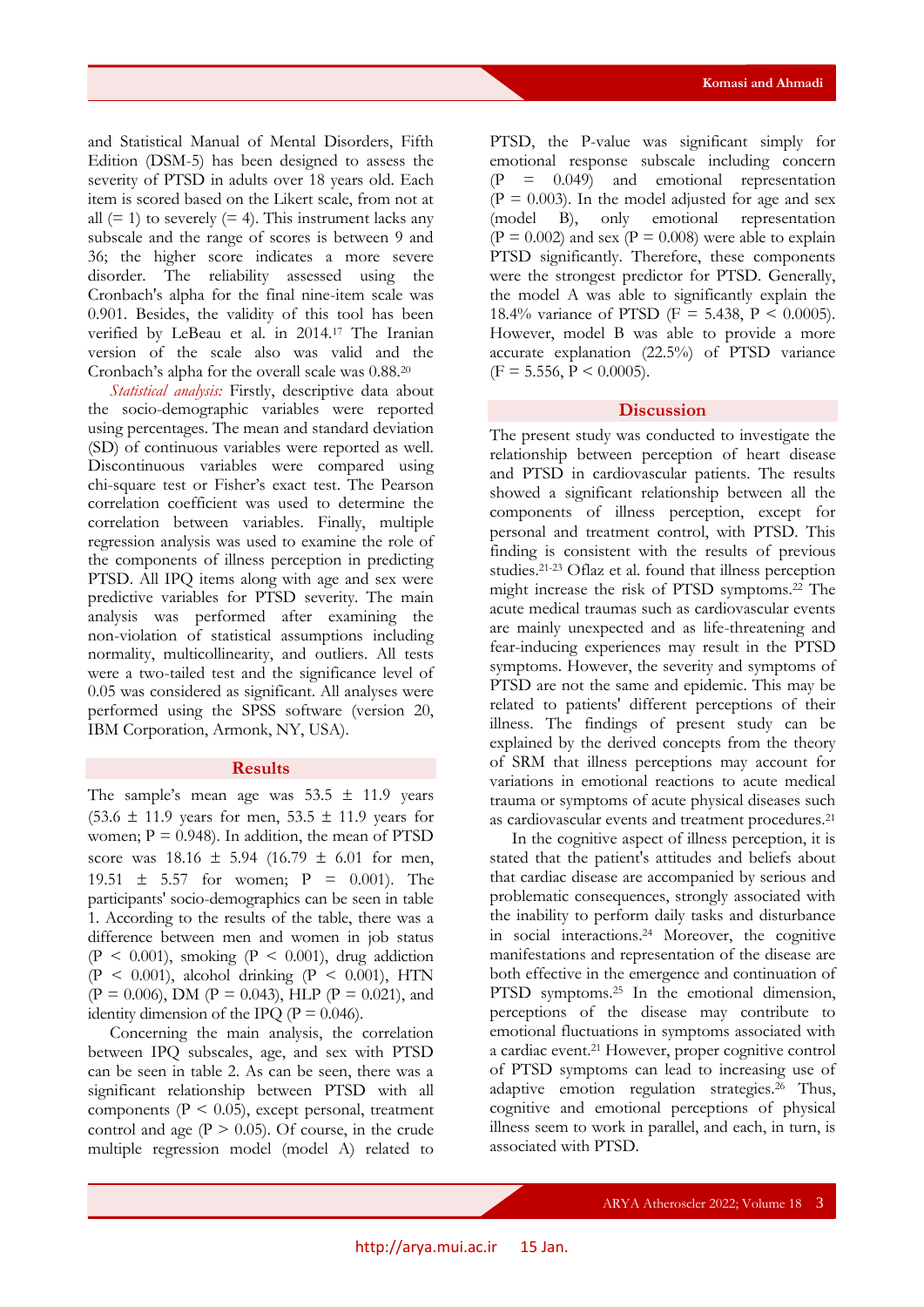|  | Table 1. Demographics and clinical data of the sample |
|--|-------------------------------------------------------|
|--|-------------------------------------------------------|

| <b>Variables</b>                                       | <b>Total</b>      | Men               | <b>Women</b>      | $\mathbf{P}$ |
|--------------------------------------------------------|-------------------|-------------------|-------------------|--------------|
| Sex $[n \ (\%)]^a$                                     | 202(100)          | 100(49.5)         | 102(50.5)         | 0.957        |
| Age (year) (mean $\pm$ SD) <sup>c</sup>                | $53.50 \pm 11.90$ | $53.59 \pm 11.98$ | $53.48 \pm 11.96$ | 0.948        |
| Marital status $[n (%)]$ <sup>b</sup>                  |                   |                   |                   | 0.446        |
| Single                                                 | 6(3.0)            | 2(2.0)            | 4(3.9)            |              |
| Married                                                | 194 (96.0)        | 98 (98.0)         | 96(94.1)          |              |
| Divorced                                               | 2(1.0)            | 0(0)              | 2(2.0)            |              |
| Education $[n (%)]$ <sup>a</sup>                       |                   |                   |                   | 0.080        |
| Under diploma                                          | 150(74.3)         | 69(69.0)          | 81 (79.4)         |              |
| Diploma                                                | 36(17.8)          | 19(19.0)          | 17(16.7)          |              |
| University degree                                      | 16(7.9)           | 12(12.0)          | 4(3.9)            |              |
| Job $[n \ (\%)]^a$                                     |                   |                   |                   | 0.001        |
| Employee                                               | 12(5.9)           | 10(10.0)          | 2(2.0)            |              |
| Self-employed                                          | 68 (33.7)         | 66(66.0)          | 2(2.0)            |              |
| Housekeeper                                            | 96 (47.5)         | 4(4.0)            | 92 (90.2)         |              |
| Retired                                                | 13(6.4)           | 11(11.0)          | 2(2.0)            |              |
| Unemployed                                             | 13(6.4)           | 9(9.0)            | 4(3.9)            |              |
| Smoking $[n (%)]$ <sup>b</sup>                         |                   |                   |                   | 0.001        |
| Never                                                  | 163(80.7)         | 66 (66.0)         | 97(95.1)          |              |
| Cessation                                              | 35(17.3)          | 31(31.0)          | 4(3.9)            |              |
| Active                                                 | 4(2.0)            | 3(3.0)            | 1(1.0)            |              |
| Substance abuse $[n (\%)]^{\circ}$                     |                   |                   |                   | 0.001        |
| Never                                                  | 182(90.1)         | 82 (82.0)         | 100(98.0)         |              |
| Cessation                                              | 16(7.9)           | 15(15.0)          | 1(1.0)            |              |
| Active                                                 | 4(2.0)            | 3(3.0)            | 1(1.0)            | 0.001        |
| Alcohol drinking $[n (\%)]$ <sup>b</sup><br>Never      | 192 (95.0)        | 91 (91.0)         |                   |              |
| Cessation                                              | 9(4.5)            | 9(9.0)            | 1(1.0)<br>0(0)    |              |
| Active                                                 | 1(0.5)            | 0(0)              | 1(1.0)            |              |
| HTN $[n (%)]$ <sup>a</sup>                             | 80(39.6)          | 30(30.0)          | 50(49.0)          | 0.006        |
| DM $[n \ (\%)]^a$                                      | 51(25.2)          | 19(19.0)          | 32(31.4)          | 0.043        |
| <b>HLP</b> $[n \ (\%)]^a$                              | 53(26.2)          | 19(19.0)          | 34(33.3)          | 0.021        |
| MI history $[n (%)]$ <sup>a</sup>                      | 55(27.2)          | 29(29.0)          | 26(25.5)          | 0.534        |
| Family history of cardiac disease $[n (\%)]^a$         | 95 (47.0)         | 44 (44.0)         | 51(50.0)          | 0.439        |
| Event or cardiovascular procedure $[n (\%)]^a$         |                   |                   |                   | 0.154        |
| CABG                                                   | 118 (58.4)        | 64(64.0)          | 54 (52.9)         |              |
| <b>SAVR</b>                                            | 26(12.9)          | 8(8.0)            | 18(17.6)          |              |
| Other                                                  | 58 (28.7)         | 28(28.0)          | 30(29.5)          |              |
| Brief-IPQ                                              |                   |                   |                   |              |
| Cognitive response (mean $\pm$ SD) <sup>c</sup>        |                   |                   |                   |              |
| Consequences                                           | $7.65 \pm 3.44$   | $7.67 \pm 3.41$   | $7.64 \pm 3.48$   | 0.946        |
| Timeline                                               | $6.03 \pm 2.74$   | $5.77 \pm 2.69$   | $6.29 \pm 2.78$   | 0.175        |
| Personal control                                       | $6.38 \pm 2.78$   | $6.52 \pm 2.91$   | $6.23 \pm 2.65$   | 0.468        |
| Treatment control                                      | $7.92 \pm 3.90$   | $7.87 \pm 2.33$   | $7.97 \pm 5.00$   | 0.855        |
| Identity                                               | $5.60 \pm 2.99$   | $5.18 \pm 2.98$   | $6.02 \pm 2.95$   | 0.046        |
| Emotional response (mean $\pm$ SD) <sup>c</sup>        |                   |                   |                   |              |
| Concern                                                | $6.18 \pm 3.79$   | $5.84 \pm 3.80$   | $6.52 \pm 3.76$   | 0.203        |
| <b>Emotional representation</b>                        | $5.37 \pm 3.85$   | $4.97 \pm 3.66$   | $5.76 \pm 4.01$   | 0.143        |
| Illness comprehensibility (mean $\pm$ SD) <sup>c</sup> |                   |                   |                   |              |
| Coherence                                              |                   |                   |                   | 0.483        |
|                                                        | $6.41 \pm 2.52$   | $6.28 \pm 2.60$   | $6.53 \pm 2.44$   |              |

<sup>a</sup>Chi-square test; <sup>b</sup>Fisher's exact test; <sup>c</sup>T-test for independent groups

HTN: Hypertension; DM: Diabetes mellitus; HLP: Hyperlipidemia; MI: Myocardial infarction; CABG: Coronary artery bypass graft; SAVR: Surgical aortic valve replacement; IPQ: Illness Perception Questionnaire; SD: Standard deviation

Consistent with the findings from previous studies,21,22 another finding suggested that the emotional representation component of the emotional response subscale had the greatest role in explanation of PTSD. Experienced PTSD may result from the patient's emotional reactions to acute trauma. Understanding the patients from their emotional reactions and ensuring the negative impact of this condition on life and future medical treatment can facilitate the onset of PTSD symptoms.21,27

4 ARYA Atheroscler 2022; Volume 18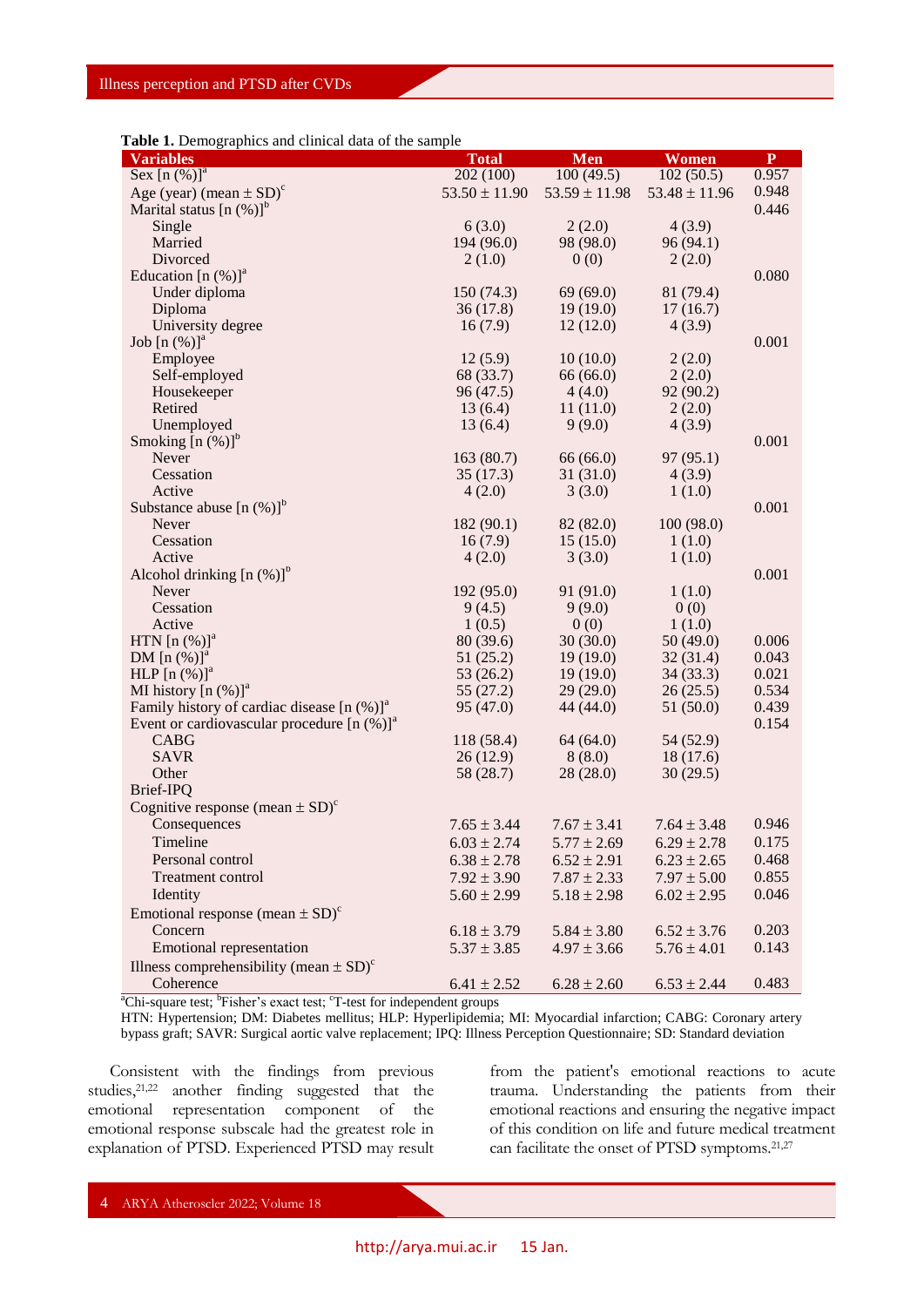| <b>Brief-IPQ</b>          | <b>PTSD</b> |           | Model B (adjustment for age and sex) |        |                                |        |
|---------------------------|-------------|-----------|--------------------------------------|--------|--------------------------------|--------|
|                           | r           | ${\bf P}$ | A(95% CI)                            | Р      | <b>B</b> (95% CI)              | P      |
| Cognitive response        |             |           |                                      |        |                                |        |
| Consequences              | 0.2110      | 0.0010    | $0.053(-0.209, 0.315)$               | 0.6900 | $0.091 (-0.168, 0.349)$        | 0.4900 |
| Timeline                  | 0.1200      | 0.0440    | $0.143(-0.166, 0.452)$               | 0.3630 | $0.058(-0.249, 0.366)$         | 0.7080 |
| Personal control          | $-0.0980$   | 0.0820    | $-0.217(-0.540, 0.105)$              | 0.1840 | $-0.184 (-0.501, 0.132)$       | 0.2520 |
| <b>Treatment control</b>  | $-0.0620$   | 0.1900    | $-0.026(-0.227, 0.175)$              | 0.7970 | $-0.053(-0.250, 0.145)$        | 0.6020 |
| Identity                  | 0.1240      | 0.0400    | $0.112(-0.160, 0.383)$               | 0.4180 | $0.060(-0.208, 0.328)$         | 0.6590 |
| <b>Emotional response</b> |             |           |                                      |        |                                |        |
| Concern                   | 0.3340      | 0.0005    | 0.247(0.001, 0.494)                  | 0.0490 | $0.220(-0.022, 0.463)$         | 0.0740 |
| Emotional representation  | 0.3570      | 0.0005    | 0.363(0.127, 0.599)                  | 0.0030 | 0.378(0.143, 0.614)            | 0.0020 |
| Illness comprehensibility |             |           |                                      |        |                                |        |
| Coherence                 | 0.1420      | 0.0220    | $0.248(-0.120, 0.615)$               | 0.1850 | $0.262$ ( $-0.010$ , $0.624$ ) | 0.1550 |
| Age                       | 0.0530      | 0.2260    |                                      |        | $0.057(-0.008, 0.123)$         | 0.0850 |
| <b>Sex</b>                | $-0.2290$   | 0.0010    |                                      |        | $-2.085(-3.612,-0.558)$        | 0.0080 |

**Table 2.** The correlations and multiple regression model for correlates of post-traumatic stress disorder (PTSD)

\* Pearson correlation coefficient was used

PTSD: Post-traumatic stress disorder; IPQ: Illness Perception Questionnaire; CI: Confidence interval

Bennett and Brooke stated that the degree of fear experienced by the patient during the event and heart trauma could greatly predict the probability of PTSD incidence.<sup>27</sup> In the present study, the scores of patients in all aspects are above average. In other words, cardiac disease and its symptoms have harmed their lives, worried them, and emotionally disturbed them. These experiences and perceptions related to it can also justify symptoms of PTSD. Finally, one can say that emotional responses and perceptions like worry and concern about heart trauma lead to exacerbation of anxiety that is the source of anxiety disorders, such as PTSD.<sup>28</sup>

Moreover, the findings of the present study showed that women were more likely than men to experience more severe symptoms of PTSD. The lifetime prevalence of PTSD is about 10%–12% in women, while 5%-6% of men develop PTSD symptoms in a lifetime.<sup>29</sup> This condition may be caused by the prevalence of comorbid disorders such as major depression and anxiety disorders among women. During the sudden experience of fatal events such as CVDs, women report generally more severe symptoms than men on acute subjective responses, e.g., threat perception, peritraumatic dissociation, and known predictors of PTSD. Women handle stressful situations differently due to more use of emotion-focused, defensive, and palliative coping instead of problem-focused coping.29 Thus, it is not unexpected to experience more severe symptoms of PTSD in women.

We examined only the role of predicting illness perception along with age and sex in our study, and our model could only explain 22.5% of the variance of PTSD. As attitudes and perceptions of patients can be influenced by the actual and perceived risk factors of CVDs, it is recommended that future

studies address the role of these factors. Moreover, most of the participants in the study were CABG and VRS patients. Selecting more MI and PCI patients in future studies can facilitate the generalization of results to other groups.

### **Conclusion**

The perception of cardiovascular patients of the cognitive and emotional components of the illness along with female sex has a significant role in experiencing PTSD symptoms. Thus, health professionals should monitor these components, especially the patient's emotional perceptions and reactions, and provide appropriate and timely interventions for patients at risk to control the adverse effects of PTSD after cardiovascular events.

### **Acknowledgments**

We appreciate the Vice Chancellor for Research of Kermanshah University of Medical Sciences, University of Social welfare and Rehabilitation Sciences (Tehran, Iran), and Mind GPS Institute of Kermanshah.

### **Conflict of Interests**

Authors have no conflict of interests.

# **Authors' Contribution**

All authors participated in the design of the study, drafted the manuscript, and read and approved the final manuscript.

### **References**

1. Vaccarino V, Goldberg J, Rooks C, Shah AJ, Veledar E, Faber TL, et al. Post-traumatic stress